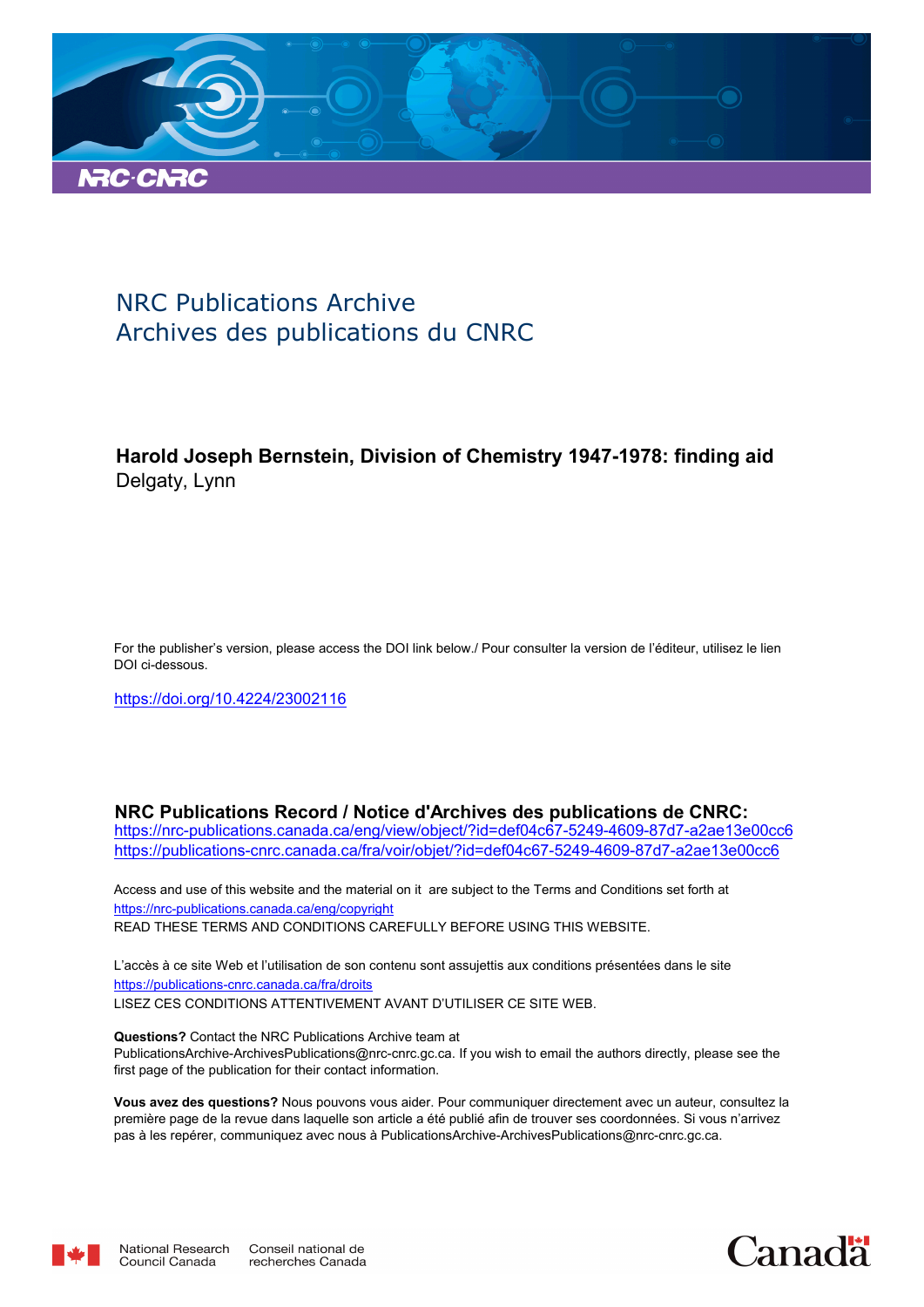## NATIONAL RESEARCH COUNCIL ARCHIVES

## HAROLD JOSEPH BERNSTEIN

## DIVISION OF CHEMISTRY

1947-1978

Finding Aid

Prepared by Lynn Delgaty for NRC Archives in November, 1993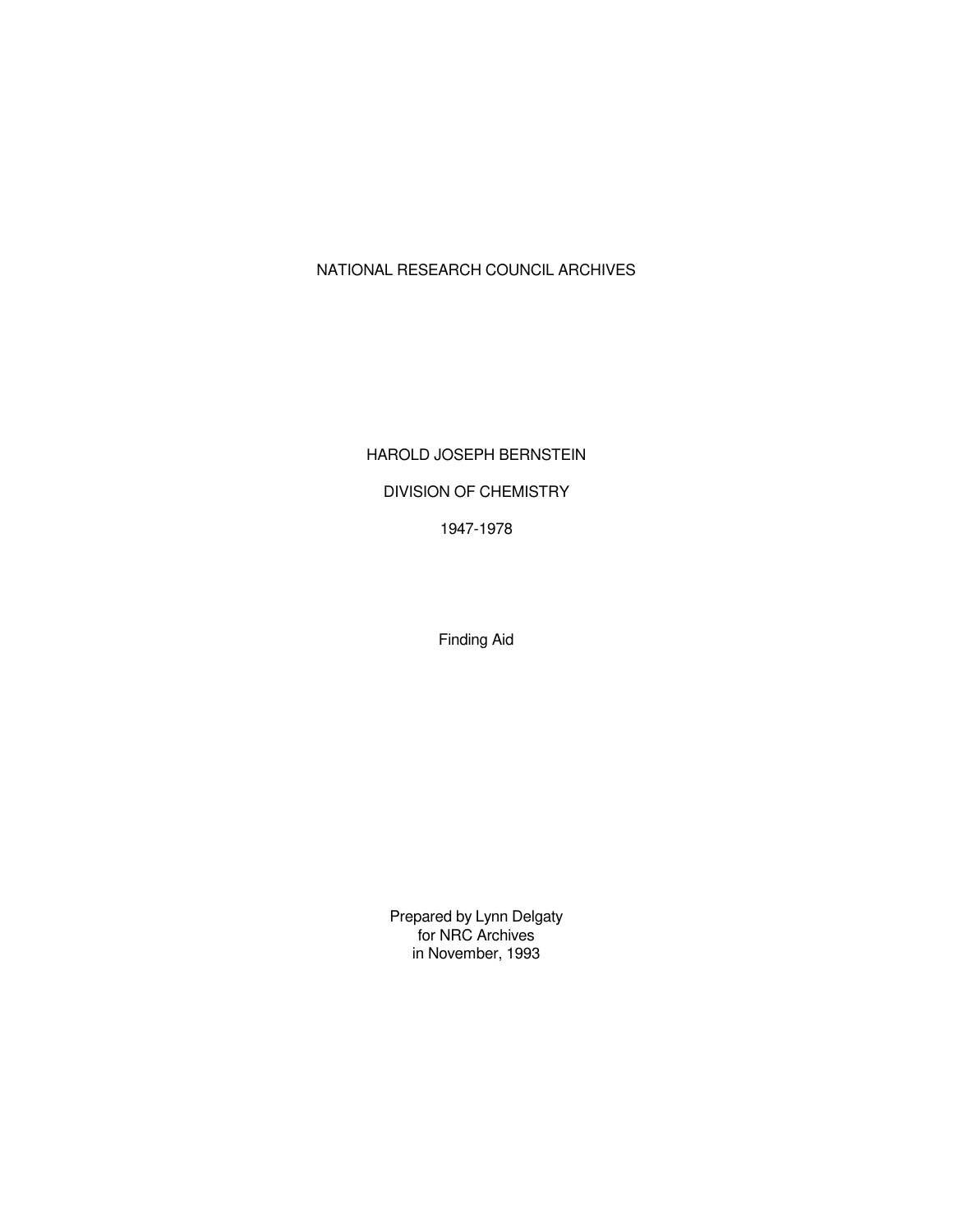Title: H. J. Bernstein Collection Dates: 1947-1978. Extent: 13 cm of textual records.

Biographical Sketch: Harold Joseph Bernstein was born in Toronto on August 26, 1914. He graduated from the University of Toronto with a B.A. in 1935, an M.A. in 1936, and a Ph.D. in 1938. From 1938 to 1940, he was an 1851 Exhibition Research Scholar at the University of Copenhagen. In 1940 he was arrested and interned in Germany as a civilian prisoner of war, until 1945. After the war, he spent a year doing postdoctoral research at the University of Chicago with Dr. Gerhard Herzberg. In May of 1947 he joined the Division of Chemistry at NRC as an Associate Research Officer. In 1953, he became a Senior Research Officer and from 1957 to 1978 he was a Principle Research Officer at NRC. He retired in December of 1978. He died in 1984. Bernstein was appointed a Fellow of the Royal Society of Canada in 1953 and a Fellow of the Chemical Institute of Canada in 1954. He became a Bourke Lecturer with the Faraday Society in 1960; held a George Abbot Lectureship with the University of North Dakota in 1965; was a distinguished Visiting Professor of Chemistry at the University of Florida in 1972 and at the University of San Paulo in 1977. He was awarded the Chemical Institute of Canada Medal in 1974; the Governor General's Queen's Jubilee Medal in 1977 and the Herzberg Award of the Spectroscopy Society of Canada in 1978. In 1973, he became Co-editor of the Journal of Raman Spectroscopy. He was a member of the Journal of Molecular Structure editorial board and the Chemical Physics Letters editorial board. In addition, he authored 203 scientific publications.

Custodial History: The Bernstein papers were deposited in the Archives by Henry H. Mantsch, a colleague and friend with whom Bernstein had worked for many years, in February of 1993. They were arranged and described the following November.

Scope and Content: Fonds consists of correspondence, applications, agreements, articles, Bernstein's Curriculum Vitae, reprints, and two lab books belonging to G. Allen, a worker under the supervision of Bernstein. The material pertains to his work at the NRC, grants that he applied for, awards that he won and the award that was named for him after his death. File list available. Access limited.

#### Series Arrangement

| 1.01 -1.08    | Correspondence          | 1968-1984 |
|---------------|-------------------------|-----------|
| 1.09 -1.10    | Agreements              | 1976-1980 |
| $1.11 - 1.13$ | Awards and Achievements | 1977-1985 |

Access

Subject to review – Some files protected under the Privacy legislation

#### **Correspondence**

| 01 | 01 | General Correspondence, Oct. 31, 1972 to Jan. 15, 1975.<br>Confidential. | 1972-1975 |
|----|----|--------------------------------------------------------------------------|-----------|
| 01 | 02 | General Correspondence, Jan. 17 to Dec. 3, 1976. Confidential.           | 1976      |